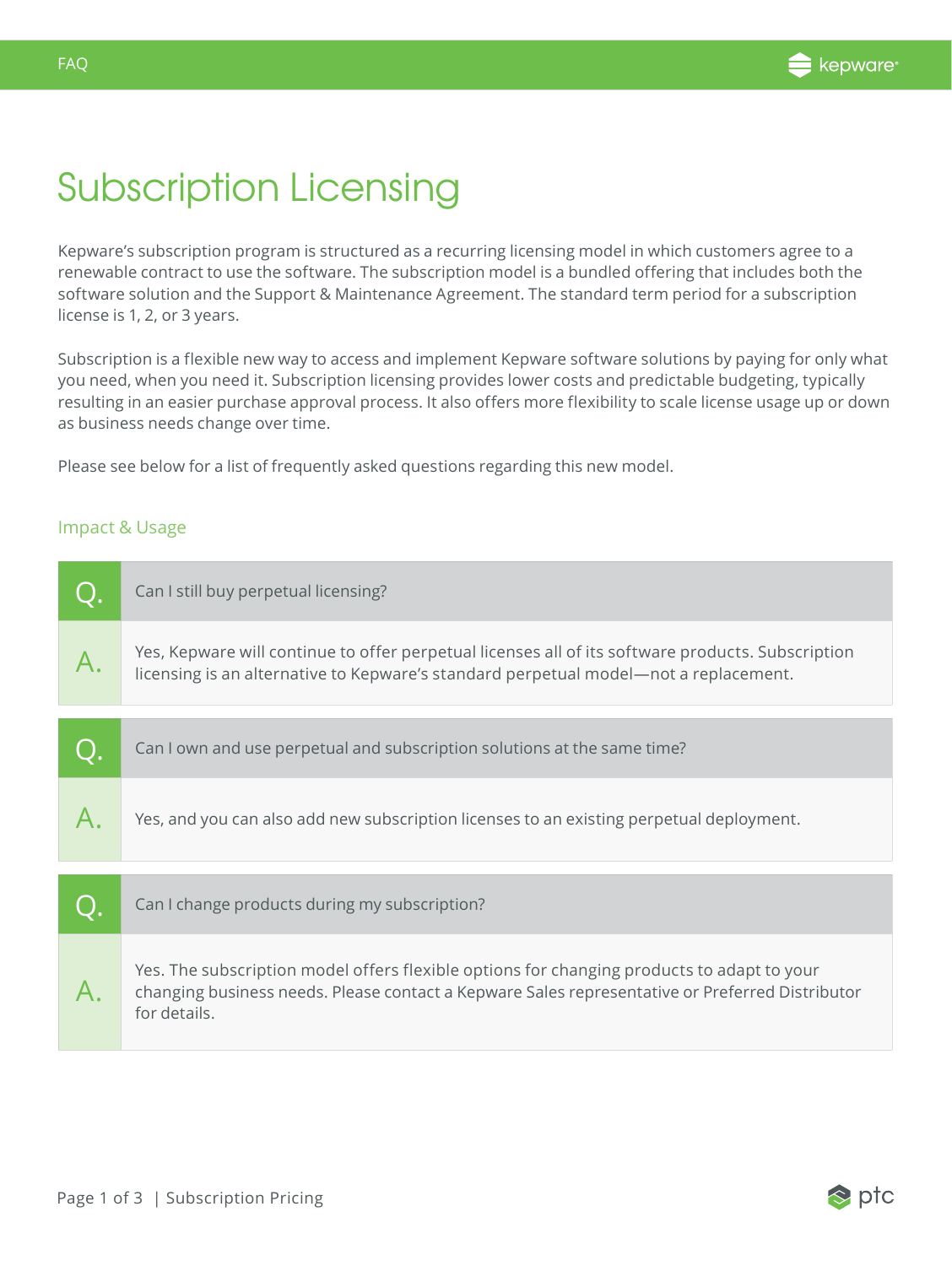

## Support & Maintenance

|    | Can I continue Support & Maintenance on my existing perpetual licenses?                                                               |
|----|---------------------------------------------------------------------------------------------------------------------------------------|
|    | Yes, you can continue to renew Support & Maintenance on all of your existing perpetual licenses.                                      |
|    |                                                                                                                                       |
| Q. | Will I need to purchase a Support & Maintenance Agreement for my subscription licenses separately?                                    |
|    | No, the subscription model is a bundled offering that includes both the software solution and the<br>Support & Maintenance Agreement. |

## Pricing

| What is the price of a subscription license?                                                                                                                                                                                                                                                 |
|----------------------------------------------------------------------------------------------------------------------------------------------------------------------------------------------------------------------------------------------------------------------------------------------|
| Subscription pricing is offered at an annual rate of approximately 40% of the list price of a<br>product's perpetual license cost.                                                                                                                                                           |
| Will I see a price increase during my subscription term?                                                                                                                                                                                                                                     |
| No. Pricing is fixed for the term of the subscription, regardless of the length. For information<br>on auto-renewal policies and term options, please contact a Kepware Sales representative or<br>Preferred Distributor.                                                                    |
| How will subscription pricing work?                                                                                                                                                                                                                                                          |
| Kepware is essentially offering a leasing model as an alternative to our perpetual licensing model.<br>Subscription fees will be collected contractually—not regulated within the technology itself. You<br>will need to bank a license if you no longer intend to pay the subscription fee. |